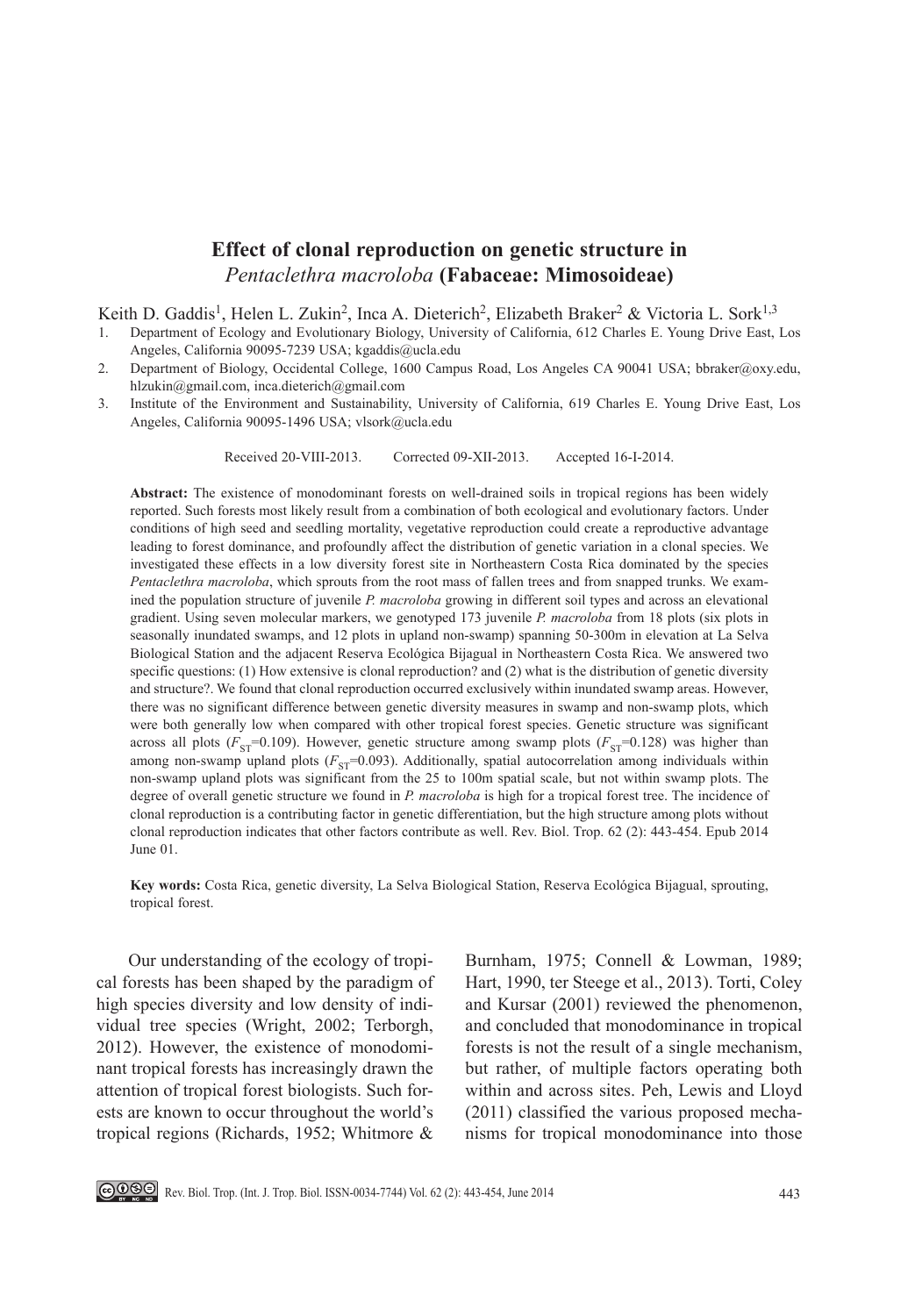operating at the ecological and the evolutionary levels, and developed a probabilistic model to explain how monodominance can result from a combination of influences and life history characteristics.

In this study, we investigated a possible mechanism for forest dominance by one of the best-studied tree species at one of the most well-studied tropical forest sites, La Selva Biological Station in Costa Rica. At La Selva, the forest is dominated by the tree species *Pentaclethra macroloba* (Willd.) Benth (Fabaceae: Mimosoideae). In the Atlantic lowlands of Northern Costa Rica, *P. macroloba* is a frequent canopy dominant in seasonally inundated swamps as well as drier uplands (Hartshorn, 1975; Hartshorn & Hammel, 1994). Although *P. macroloba* at La Selva comprises a smaller percent of the forest than the 40-60% expected for a forest dominant (Peh et al., 2011), it has been cited as exemplary of monodominance (Connell & Lowman, 1989). By any measure, *P. macroloba* is extremely important and abundant at La Selva, and is an important driver of forest processes. In previous survey, *P. macroloba* comprised nearly 40% of the above-ground biomass across multiple study plots at varying elevations within La Selva (Clark & Clark, 2000), and accounted for up to 13% of all stems, 13.9% of total leaf area index, and 35.3% of total basal area (Clark, Olivas, Oberbauer, Clark, & Ryan, 2008). The species has been the focus of multiple ecological studies focusing on physiology (e.g. Oberbauer & Strain 1985, 1986; Oberbauer, Strain, & Riechers, 1987); demography (Hartshorn, 1972, 1975); genetics (Hall, Chase, & Bawa, 1994); relationships with other organisms [seed predators (Guariguata, Adame, & Finegan, 2000; Hartshorn, 1972; McKenna & McKenna, 2006); mycorrhizae (Janos, 1980); floral visitors (Perry, 1983)]; carbon dynamics (Russell, Raich, Arrieta, Valverde-Barrantes, & González, 2010); and role in forest structure (Clark & Clark, 2000; Hartshorn, 1975; Lieberman, Lieberman, Peralta, & Hartshorn, 1996). In spite of all this work, a basic question remains unanswered: why is the La Selva forest

dominated by *P. macroloba*, and how does this species maintain its numerical dominance?

One clue to the uncommonly high frequency of *P. macroloba* may lie in unique aspects of its life history. Demographic studies by Hartshorn (1972, 1975), indicated that in areas of inundated soil (such as lower elevations within the La Selva forest), vegetative sprouting from fallen trees is common. Fallen trees may provide sprouts with a mature root system and a ready source of mobilizable nutrients stored in woody tissue or in rapid local decomposition of the trunk, thus shifting carbon allocation to leaf production and stem growth (Loehle, 1987). For trees with high mortality of juveniles (such as is the case for *P. macroloba* at La Selva (Clark & Clark, 2006)), an asexual reproductive strategy may allow faster growth to reach a higher light environment than would sexual reproduction. If clonal reproduction is the dominant reproductive mode in wetter areas, we would expect lowered genetic diversity within lowland sites and enhanced genetic differentiation among populations.

One published study has addressed the population genetics of *P. macroloba* (Hall et al., 1994). Using three allozyme markers, Hall et al. (1994) reported that in both adults and juvenile trees sampled at and near La Selva, *P. macroloba* had low genetic diversity and little genetic differentiation among sites. To our knowledge, there have been no recent studies of the genetics of *P. macroloba* using more sensitive genetic markers. The reported low level of genetic diversity of *P. macroloba* could be a result of the limitations of allozymes as genetic markers. Alternatively, low genetic diversity may result from the unique ecology of this species. Given the ambiguity of these results, we re-examined the genetic pattern of juvenile *P. macroloba* at La Selva and at the nearby Reserva Ecológica Bijagual. We address two specific questions: (1) what is the extent of clonal reproduction in *P. macroloba* in lowland swamp habitat of La Selva Biological Station and at higher elevations; and (2) in light of the clonal ability of *P. macroloba,* what is the genetic structure and distribution of genetic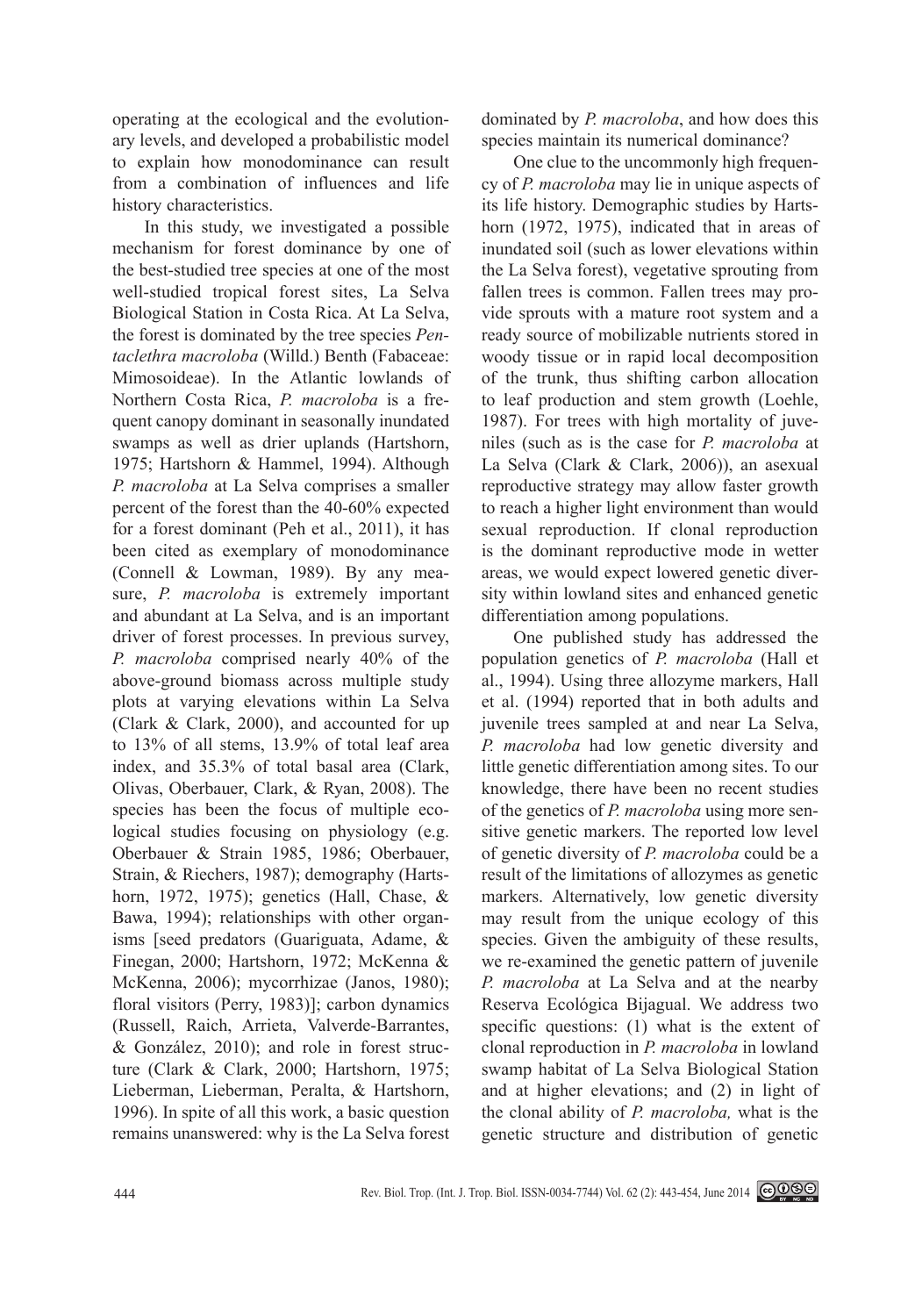diversity in juvenile trees? If these populations have a high degree of clonal reproduction, we would expect low genetic diversity within plots and high genetic structure among plots.

# MATERIALS AND METHODS

**Study species:** *Pentaclethra macroloba* (Willd.) Kuntze is a tropical canopy tree occurring from Central to South America. The species is a member of the Mimosoideae subfamily of Fabaceae, with racemic flowers and dehiscent pods. It is an outcrossing species that is putatively pollinated by small insects, including bees and beetles (Perry, 1983)*.* Few flowers actually develop into seed pods, thus where it occurs it is possible for asexual reproduction to dominate (Flores, 2004). Cloning occurs in this species through vegetative sprouting off of fallen trees in moist areas (Hartshorn, 1972). Seeds are dispersed short distances by explosive dehiscence, while rodents (Beard, 1946; Hartshorn, 1972; Smythe, 1970) and water (Hartshorn, 1972; Williamson & Costa, 2000) move seeds longer distances.

**Study area:** Our study was conducted at two adjacent reserves in Northeastern Costa Rica. La Selva Biological Station, of the Organization for Tropical Studies, is one of the largest and most important tropical biological research stations in the world. Encompassing a total of 1 536ha, the reserve is nestled between two major rivers, the Sarapiquí and Puerto Viejo. The neighboring site, Reserva Biológica Bijagual, is 290ha and located upstream from La Selva at the confluence of the Tirimbina and Bijagual rivers (tributaries of the Sarapiquí). This area receives a mean annual rain fall of 4 367mm. Alluvial floods and recent volcanic activity provide these reserves with varying types of nutrient rich soil, allowing for over 2 000 vascular flora species to flourish (McDade & Hartshorn, 1994). Elevation ranges from 50 to over 400m.

**Sampling:** In 2011, we sampled leaf tissue from 173 juvenile *P. macroloba* from 18

plots within La Selva and Bijagual reserves. Circular plots were 10m in diameter and distributed evenly at 50, 150, and 300m elevation (Table 1). A particular plot was used if it had at least eight individual *P. macroloba* between 0.5 and 2m. These plots were spaced a minimum of 50m apart and were located within two habitat types. All plots at 50m elevation were located in semi-inundated swamp habitat (hereafter, swamp). The 150 and 300m elevation plots were located in drier upland primary forest habitat (hereafter, non-swamp). Leaf tissue was dried and preserved in silica gel until DNA extraction in laboratory. Voucher specimens of *Pentaclethra macroloba* are deposited in the herbarium at La Selva (Herbarium Index LSCR); collection numbers 7850 (R. Aguilar), 697 (O. Vargas), 2110 (O. Vargas), and 1777 (P. Foster).

**Marker development:** For the entire project, we used a modified Cetyltrimethylammonium Bromide (CTAB) protocol compiled from Doyle & Doyle (1987) and Cullings (1992) to extract DNA from leaf tissue. We added a prewash step derived from Li, Yang, Chen, Zhang & Tang, (2007) to remove secondary compounds common in leaf tissue such as polysaccharides, tannins, and polyphenolics that are known to inhibit PCR reactions.

We used high-throughput sequencing to generate a microsatellite library on a Roche 454 Genome Sequencer FLX instrument. We used 500ng of DNA to prepare our library according to the GS FLX+ Series – XL+ protocol (Roche Applied Sciences, Indianapolis, USA). Library fragment size distribution, quality, and quantity were assessed on an Agilent 2100 Bioanalyzer. We then processed our library through the GS FLX emPCR protocol for small and then large volumes. Sequencing was performed on a GS FLX+ picotiterplate and yielded 106855 sequences.

Potential microsatellite loci were identified and screened. Of the 106 855 sequences scanned, we found multiple motifs with usable flanking primers using MsatCOMMANDER (Faircloth, 2008). This included 297 tetramer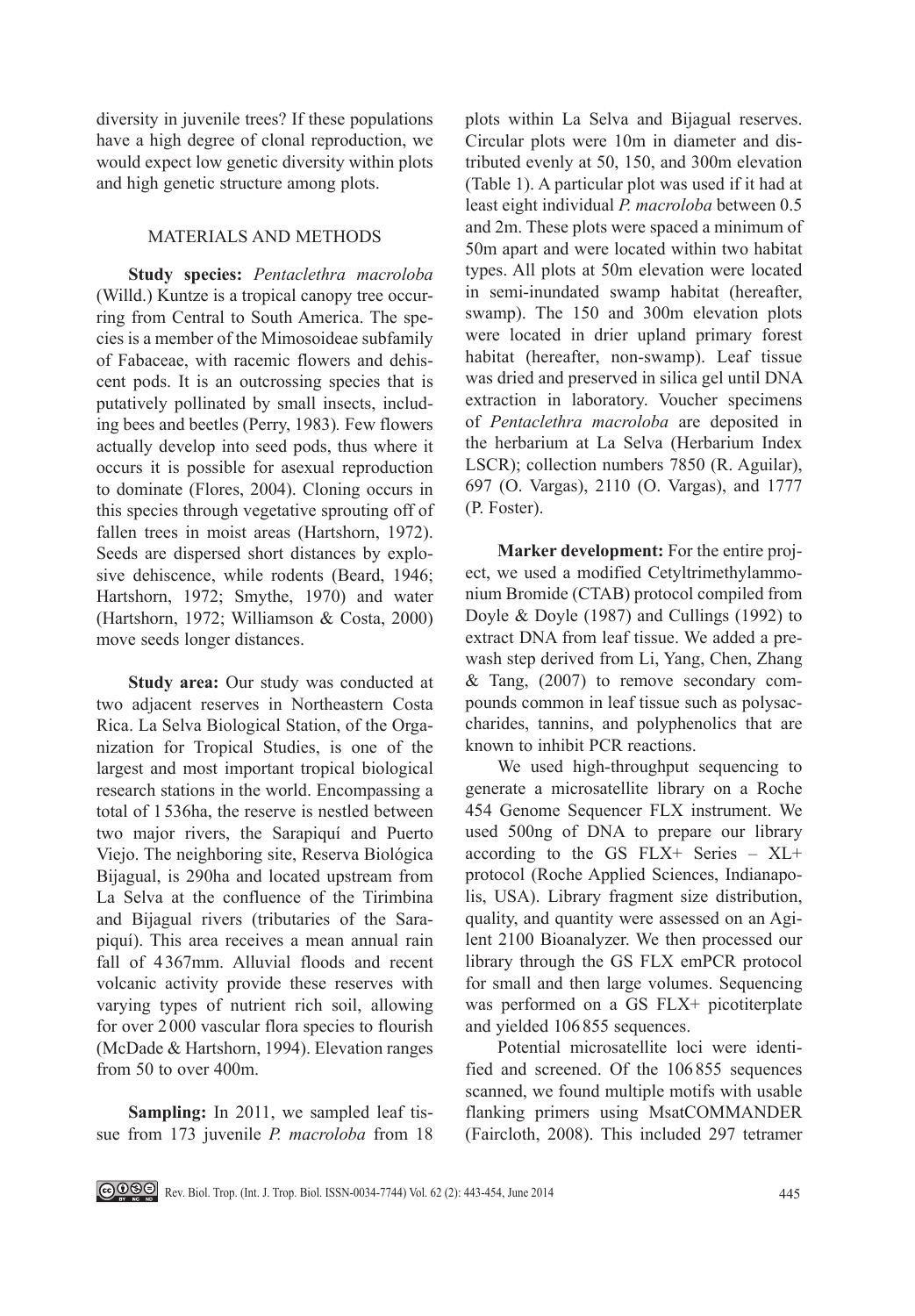TABLE 1 Genetic diversity of *Pentaclethra macroloba* across collection plots (*n*=173)

| Plot      | Latitude <sup>1</sup> | Longitude <sup>1</sup> | $E$ levation <sup>2</sup> | $n^3$ | Genets <sup>4</sup> | $N_a^{5,9}$ | $N_e^{6,9}$ | $H^{7,9}$  | $H_{a}^{8,9}$ |
|-----------|-----------------------|------------------------|---------------------------|-------|---------------------|-------------|-------------|------------|---------------|
| $050 - 1$ | 10.43257000           | $-84.00817000$         | 48                        | 10    | 7                   | 2.29(0.18)  | 1.86(0.18)  | 0.46(0.08) | 0.43(0.05)    |
| $050 - 2$ | 10.43370866           | $-84.01178783$         | 53                        | 10    | 7                   | 2.43(0.20)  | 1.96(0.17)  | 0.56(0.13) | 0.46(0.05)    |
| $050-3$   | 10.43249639           | -84.00780307           | 48                        | 8     | 5                   | 2.29(0.29)  | 1.70(0.28)  | 0.41(0.12) | 0.32(0.09)    |
| $050 - 4$ | 10.43262857           | -84.00807682           | 49                        | 10    | 9                   | 2.43(0.20)  | 1.88(0.18)  | 0.44(0.10) | 0.43(0.07)    |
| $050 - 5$ | 10.43506360           | -84.03284979           | 46                        | 10    | 10                  | 2.71(0.29)  | 2.25(0.20)  | 0.54(0.08) | 0.53(0.05)    |
| $050-6$   | 10.43474835           | -84.03327886           | 46                        | 10    | 9                   | 2.29(0.18)  | 1.87(0.20)  | 0.49(0.08) | 0.43(0.06)    |
| $150 - 1$ | 10.41548000           | $-84.02647000$         | 136                       | 10    | 10                  | 2.29(0.18)  | 2.03(0.15)  | 0.53(0.09) | 0.49(0.03)    |
| 150-2     | 10.41464000           | $-84.02702000$         | 129                       | 8     | 8                   | 2.29(0.18)  | 1.85(0.17)  | 0.45(0.05) | 0.44(0.05)    |
| $150-3$   | 10.41011394           | $-84.03161162$         | 147                       | 9     | 9                   | 2.71(0.29)  | 2.13(0.17)  | 0.67(0.05) | 0.51(0.03)    |
| 150-4     | 10.41363652           | $-84.02727784$         | 131                       | 10    | 10                  | 2.29(0.18)  | 2.00(0.17)  | 0.50(0.05) | 0.48(0.04)    |
| $150 - 5$ | 10.41267495           | $-84.0261436$          | 140                       | 9     | 9                   | 2.57(0.20)  | 2.27(0.15)  | 0.59(0.08) | 0.55(0.03)    |
| $150-6$   | 10.41246532           | -84.02584839           | 135                       | 10    | 10                  | 2.71(0.29)  | 2.22(0.18)  | 0.39(0.08) | 0.53(0.04)    |
| $300 - 1$ | 10.36295492           | $-84.10504421$         | 321                       | 10    | 10                  | 2.57(0.20)  | 1.80(0.16)  | 0.31(0.10) | 0.41(0.06)    |
| $300 - 2$ | 10.36260548           | $-84.1053706$          | 352                       | 8     | 8                   | 2.57(0.20)  | 1.92(0.10)  | 0.55(0.06) | 0.47(0.03)    |
| $300 - 3$ | 10.36224154           | -84.10517899           | 351                       | 10    | 10                  | 2.57(0.20)  | 1.80(0.14)  | 0.47(0.06) | 0.42(0.05)    |
| $300 - 4$ | 10.35897369           | $-84.10566648$         | 353                       | 10    | 10                  | 2.57(0.20)  | 2.09(0.20)  | 0.47(0.09) | 0.49(0.06)    |
| $300 - 5$ | 10.36652778           | -84.11413889           | 317                       | 10    | 10                  | 2.43(0.20)  | 2.05(0.13)  | 0.60(0.08) | 0.50(0.04)    |
| $300-6$   | 10.35427778           | -84.11202778           | 320                       | 11    | 11                  | 2.43(0.20)  | 1.92(0.17)  | 0.44(0.05) | 0.46(0.04)    |

1. Location in decimal degrees.

2. Elevation in meters.

3. Sample sizes for each plot.

4. Number of unique genotypes at a plot plus one representative from each clone set.

5. Average number of observed alleles per locus.

- 6. Average number of expected alleles per locus.
- 7. Observed heterozygosity.
- 8. Expected heterozygosity.
- 9. Standard error is indicated in parentheses.

repeats, 1650 trimer repeats, and 1 832 dimer repeats. We tested 48 markers (18 di, 18 tri, and 12 tetra) for PCR suitability and variation in 14 individuals distributed across the study range. All forward primers included an M13F(-20) sequence (GTAAAACGACGGCCAG) on the 5' end to attach a fluorescent label and allow genotyping by size (Boutin-Ganache, Raposo, Raymond, & Deschepper, 2001). Fragment analysis was done at the UCLA Genotyping and Sequencing Core and genotype calls were done in the laboratory using GeneMapper® (Applied Biosystems). We eliminated monomorphic markers. We used Microchecker (Van Oosterhout, Hutchinson, Wills, & Shipley, 2004) to check for effect of stutter, allelic dropout, and null alleles within the larger dataset (including unique genotypes and one representative from each clone set  $(n=162)$ ). To ensure independence of loci, we tested for linkage disequilibrium using GenePop (Raymond & Rousset, 1995).

**Genetic analysis:** To identify clones, we matched multi-locus genotypes using GenAlEx (Peakall & Smouse, 2006). Only individuals with identical genotypes that occurred within the same plot were considered clones in the final analysis. Identical genotypes across different plots were not considered clones because it was unlikely that they represented true clones given the distance between plots. This method provided a conservative estimate of clonal reproduction in our study area. We compared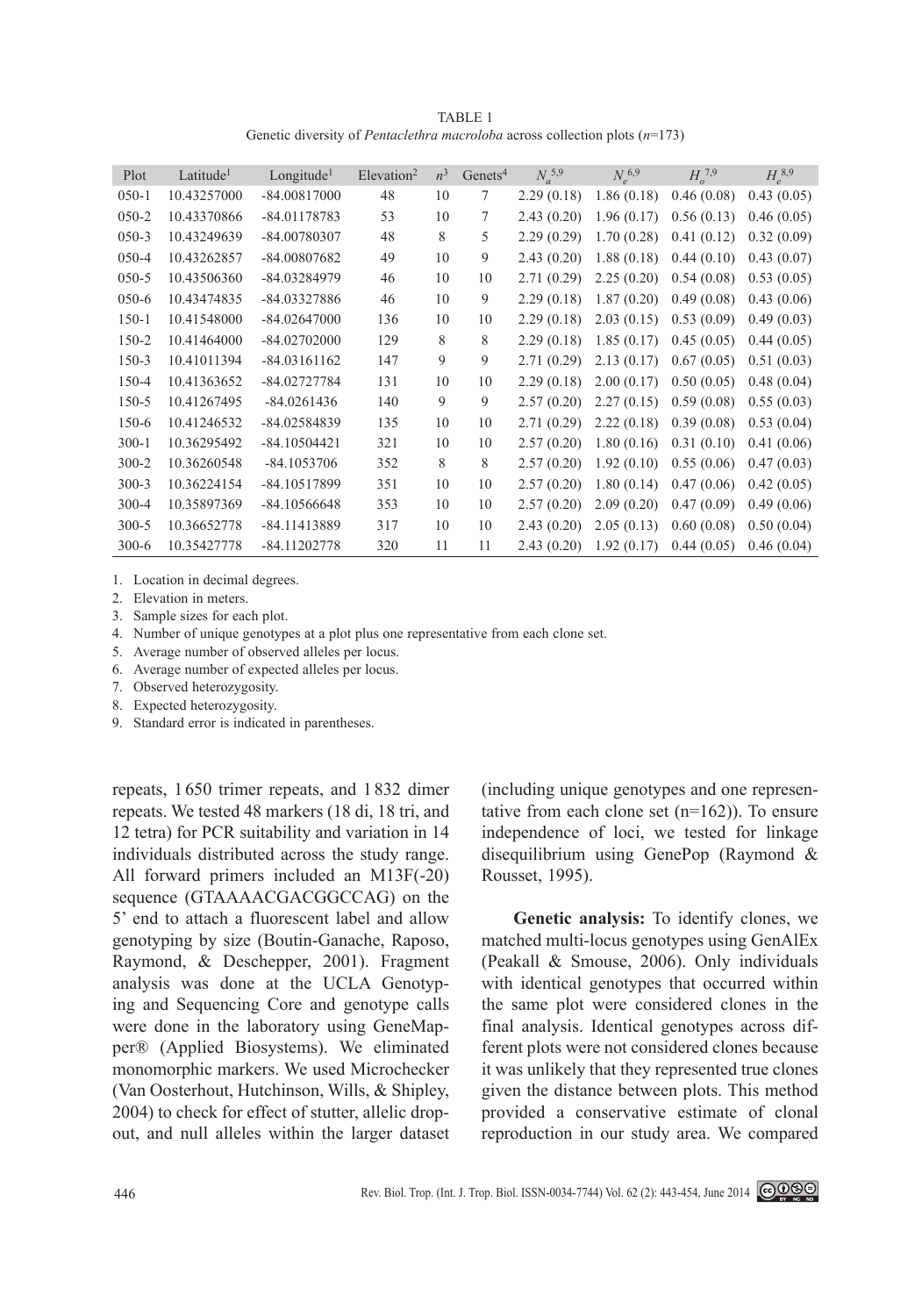the proportion of clonal individuals between swamp and non-swamp areas using a nonparametric Wilcox test.

For all subsequent analyses, we examined the data in three ways: including all individuals  $(n=173)$ , excluding clones  $(n=154)$ , and including all unique genotypes and one representative from each clone set  $(n=162)$ , referred to as "genets" Examining genotypes of all individuals identifies the genetic structure and distribution of genetic diversity in juvenile trees. Comparing these three sample sets identifies the effect of cloning on these patterns.

We identified the distribution of genetic diversity and structure using three methods implemented in GenAlEx (Peakall & Smouse, 2006). First, we measured genetic diversity at each site as the average number of observed alleles per locus  $(N_a)$ , average number of effective alleles per locus (N<sub>e</sub>), observed heterozygosity  $(H<sub>O</sub>)$ , and expected heterozygosity  $(H_F)$ . To identify a relationship between genetic diversity and elevation we ran a linear regression for each of these measures. Additionally, we ran t-tests to identify a difference in each genetic diversity measure between the two habitat types. Second, we examined the degree of genetic structure among plots using an AMOVA analysis reporting  $F_{ST}$ ,  $F_{IS}$ , and  $F_{\text{IT}}$  values. From this analysis we were able to determine the degree of genetic separation between plots and estimate the average number

of migrants between groups within a generation (*Nm*). Third, we used spatial autocorrelation to test for fine-scale genetic structure. For each pair of individuals, a correlation coefficient was calculated (*r*), which provides a measure of genetic similarity. The *r* values were grouped into five distance classes based on the distance between the individuals compared: 0-10m, 10-25m, 25-50m, 50-100m, and 100-500m. GenAlEx provides two measures of significant departure from the null hypothesis that *r*=0. The first method uses bootstrapping to create confidence intervals around the calculated *r* values for each distance class by sub-sampling from within the pairwise comparisons. If this bootstrapped confidence interval does not include a zero *r-*value, then there is a significant deviation from zero within the distance class. The second stronger measure uses a permutation method to create a distribution based on the assumption of no spatial structure, and the associated confidence interval. If the actual *r* value for the group is outside of this confidence interval, then there is a significant deviation from zero within the distance class.

#### **RESULTS**

Of the 48 loci tested in 14 individuals, six were indiscernible or did not amplify, 35 were monomorphic, and seven were found to be variable for *Pentaclethra macroloba* (Table 2).

Sequence for microsatellite genetic markers developed for *Pentaclethra macroloba* and summary based on 162 genets collected throughout the study region

| Marker            | Forward primer $5^{\degree}-3^{\degree}$ | Reverse primer $5^{\degree}-3^{\degree}$ | Motif    | $A^I$ | $H_0^2$ | $H_{\rm E}^3$ | $F_{\rm{re}}^4$ | <b>Size</b> |
|-------------------|------------------------------------------|------------------------------------------|----------|-------|---------|---------------|-----------------|-------------|
| PMA <sub>11</sub> | CACGCCTTCTGCTTTCACC                      | TGTGCTTTCCACACGTTCAG                     | (CTn)    |       | 0.57    | 0.53          | $-0.073$        | 279-283     |
| PMA <sub>12</sub> | TGATCACAGGAAGAGCAAACC                    | <b>TGTGACCAACAAGTCCATTTC</b>             | $(CA)$ n |       | 0.43    | 0.40          | $-0.077$        | 348-362     |
| PMA38             | AAGGTGGCGCACATTTCAC                      | TCTCAACTGGTAGGGAATTAACTTG                | (TAA)n   | 3     | 0.55    | 0.51          | $-0.074$        | 202-210     |
| PMA40             | <b>ACTAATTAATGACAGAACGG</b>              | CGGTGCATTCCTGACAACC                      | (CTT)n   | 4     | 0.49    | 0.47          | $-0.043$        | 206-225     |
| PMA47             | TGATCGTTGATAGGCAAAGTATCG                 | <b>TCTCATGACGGGTCGTTCC</b>               | (TAA)n   |       | 0.47    | 0.47          | $-0.019$        | 461-464     |
| PMA73             | AGGACAACGGTCACCTTCC                      | CACCACTTTCGCAGTTCCC                      | (CATT)n  |       | 0.58    | 0.54          | $-0.071$        | 215-233     |
| PMA74             | CGATTTACCAGTTGTTTCTAACTTCC               | CAATCCGTTTGCTTGGGAC                      | (GAAA)n  |       | 0.36    | 0.37          | 0.024           | 348-360     |

1. Number of alleles.

2. Observed heterozygosity.

3. Expected heterozygosity.

4. Inbreeding coefficient.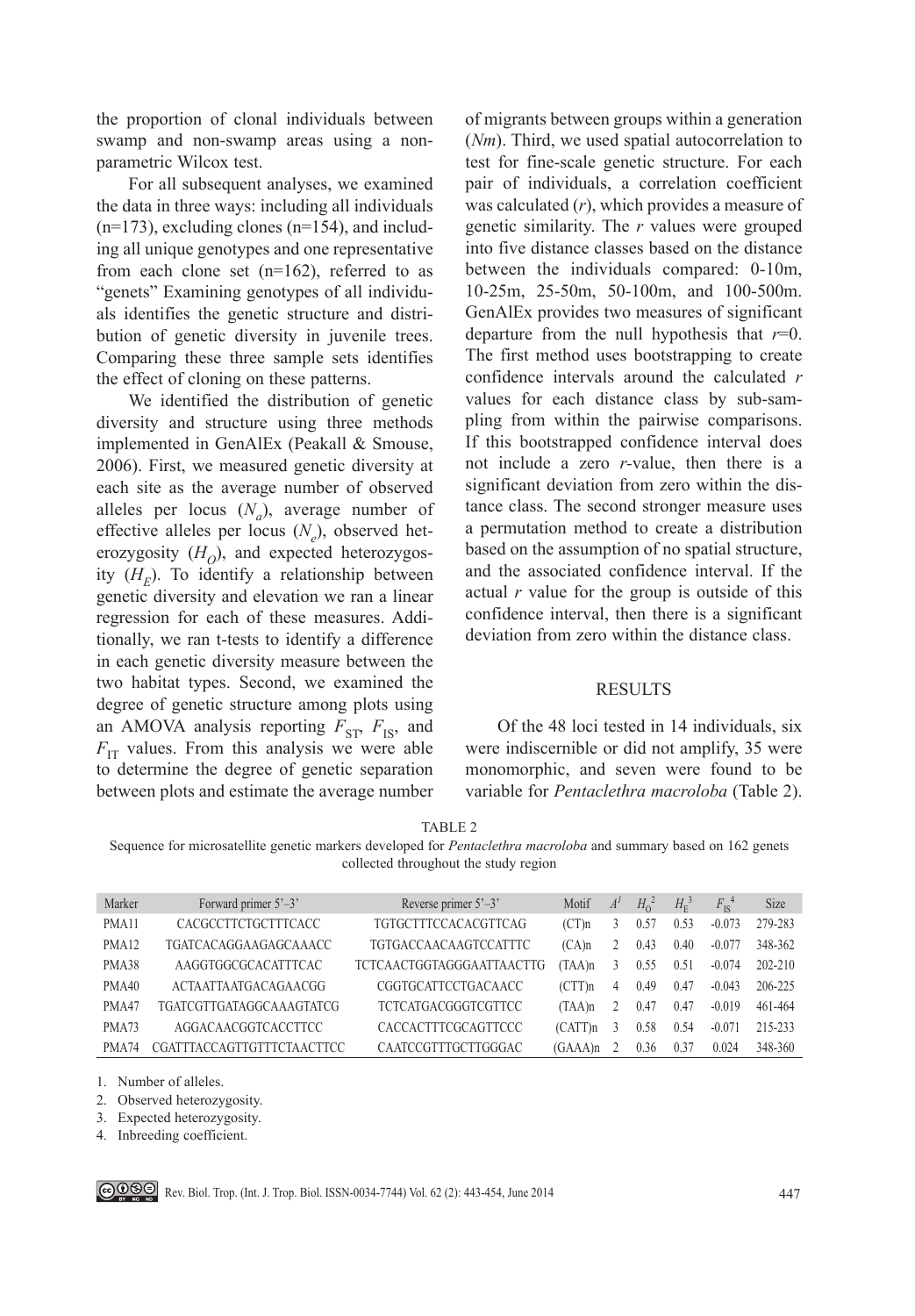None of our seven variable markers showed evidence for stuttering or allele dropout. Two markers, PMA11 and PMA38, showed significant evidence for possible null alleles. The size, shape and behavior of allelic peaks in these loci were distinct and consistent across identified clones, assuring us that the effect of null alleles on identifying genetic identity was negligible. After Bonferroni correction, we found no indication for linkage disequilibrium.

Clonal reproduction occurred only in swamp areas. Of those samples collected in swamps, 33% (19 individuals) had identical genotypes with at least one other individual within the same plot. Some genotypes occurred three times within a plot. Only one swamp plot had no duplicate genotypes (Table 1). The percent clonal reproduction in swamp plots was significantly greater than in non-swamp plots (Wilcox, p<0.001). We only observed one instance of identical genotypes between plots. These plots, 150-2 and 150-4, lay 100m apart. Thus, it is not clear if they represent true clones.

Overall, *P. macroloba* showed no clear pattern explaining the level of genetic diversity at a plot regardless of sample set. We found no significant relationship between the four diversity measures and elevation (linear regression, p>0.05) or difference between habitat types (Table 1, t-test, p>0.05). Average allelic diversity was relatively low, with most loci having only two to three observed alleles across the range (Table 1).

We found significant genetic structure among plots (Table 3). When we examined genetic structure separately for swamp and non-swamp plots using  $F_{ST}$ , swamp areas had greater genetic differentiation between plots when including all individuals, but was roughly equivalent or lower when looking at genets or excluding clones respectively (Table 3). Inbreeding values in swamp and non-swamp area did not differ significantly.

Fine-scale genetic structure differed between swamp and upland plots (Fig. 1). There was significant autocorrelation for the swamp plots at the two lowest distance classes: 10 and 25m, when examining all individuals (Fig. 1b), and only at 10m when examining genets or excluding all clones (Fig 1c  $\&$ Fig1d). In contrast, individuals in the nonswamp regions showed significant autocorrelation at four distance classes: 10, 25, 50 and 100m (Fig. 1a). At the 50 and 100m distance class, the bootstrapped confidence intervals for *r* between swamp and non-swamp plots are non-overlapping, indicating a significantly greater spatial autocorrelation for non-swamps at that range.

# DISCUSSION

Our data provide strong evidence that *P. macroloba* reproduces clonally in swamps and not at higher elevations, as proposed by Hartshorn (1972) (Wilcox, p<0.001). Within the swamp, 33% of juveniles sampled were identified as clones. Previous work on other tropical trees with clonal sprouting ability has

|--|--|

| Summary of F-statistics for 18 plots overall and swamp and non-swamp plots separately |  |
|---------------------------------------------------------------------------------------|--|
| for juveniles of <i>Pentaclethra macroloba</i>                                        |  |

| Elevation | Sample    | $\boldsymbol{n}$ | $F_{\rm ST}^{-1}$ | $F_{\rm IS}^{-1}$ | $F_{\text{IT}}^{-1}$ | Nm <sup>1</sup> |
|-----------|-----------|------------------|-------------------|-------------------|----------------------|-----------------|
| All       | All       | 173              | 0.109(0.010)      | $-0.001(0.490)$   | 0.109(0.010)         | 2.04            |
| All       | Genets    | 162              | 0.095(0.010)      | 0.017(0.300)      | 0.111(0.010)         | 2.37            |
| All       | No clones | 154              | 0.065(0.010)      | 0.006(0.380)      | 0.071(0.010)         | 3.57            |
| Swamp     | All       | 58               | 0.128(0.010)      | $-0.054(0.890)$   | 0.081(0.020)         | 1.70            |
| Swamp     | Genets    | 47               | 0.083(0.010)      | $-0.001(0.460)$   | 0.082(0.050)         | 2.78            |
| Swamp     | No clones | 39               | 0.057(0.010)      | 0.024(0.360)      | 0.080(0.100)         | 4.16            |
| Non-Swamp | All       | 115              | 0.093(0.010)      | 0.024(0.280)      | 0.114(0.010)         | 2.45            |

1. p-values within parentheses.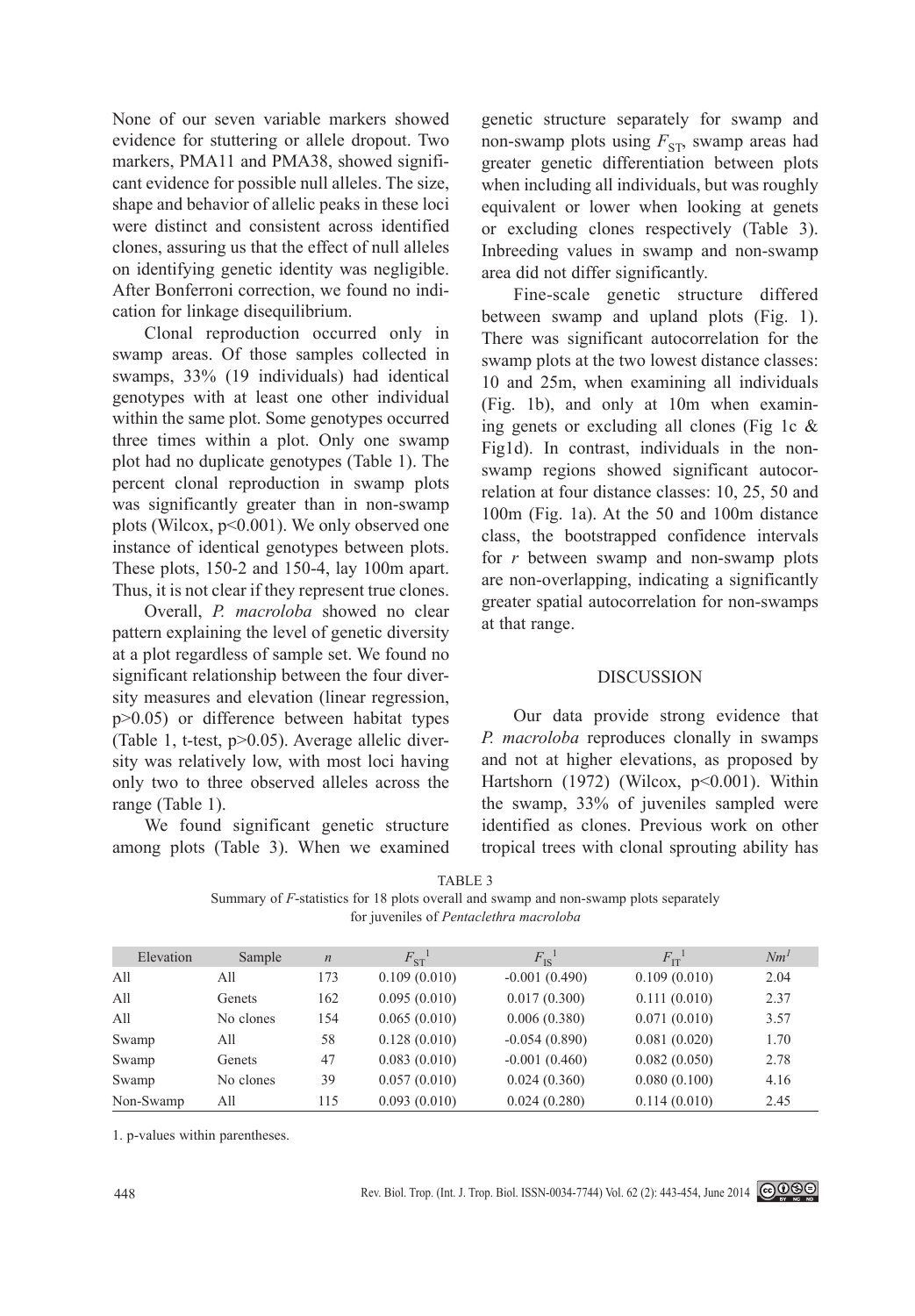

**Fig. 1.** Spatial autocorrelation of habitat plots as indicated by (A) non-swamp, and (B) swamp plots with all samples, (C) swamp plots with genets, and (D) swamp plots without clones. The black line shows the autocorrelation coefficient value (*r*) at each distance class with the upper and lower 95% confidence intervals. The dashed lines represent the permuted 95% confidence interval from 999 simulations of *r* with no spatial structure.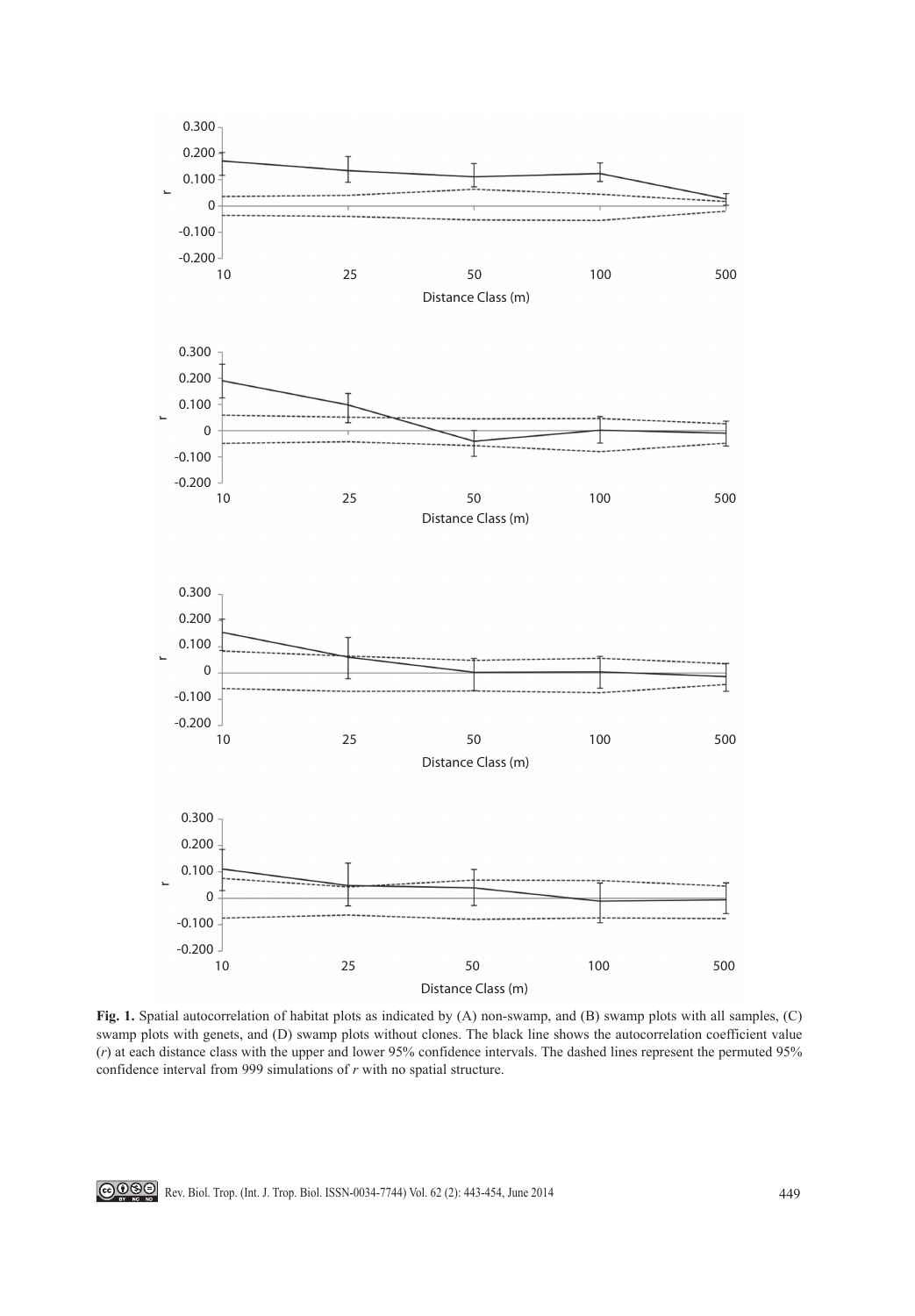shown a similar total proportion of vegetative sprouts to seedlings (Putz & Brokaw, 1989) as well as similar habitat influence on sprouting ability (Lasso, Engelbrecht, & Dalling, 2009; Salk & McMahon, 2011). In contrast, of the 115 juveniles surveyed at higher elevations, no identical genotypes were found within the same plot. Thus, it appears that cloning is restricted to seasonally inundated habitats.

The incidence of asexual reproduction in *P. macroloba* strongly affects the distribution of genetic variation in swamps. Both swamp and higher forest areas exhibited significant genetic structure. Swamp plots showed a higher degree of differentiation when all individuals were included. This difference disappears when looking only at genets or without clones, indicating that larger structure values in swamp plots are driven by repeated genotypes, and have less to do with historic movement patterns or influence of cloning on adult populations. In contrast, when looking at the fine-scale genetic pattern in the analysis of spatial autocorrelation, we see that the extent and spatial scale of autocorrelation is greater for the juveniles in swamp plots than in the non-swamp plots regardless of including or excluding clones. The difference in autocorrelation and  $F_{ST}$  results is likely due to spatial scale of analysis. We see a difference in fine scale spatial structure between swamp and non-swamp sites from 25 to 100m, but not at greater distances. The  $F_{ST}$  values are calculated between plots, and the average inter-plot distance is 5km, explaining why we see equivalent  $F_{ST}$  values when comparing genets in the two habitats. If we assume that seed dispersal and selective forces are similar in swamp and non-swamp plots, then the difference in fine scale genetic structure between these two zones is likely due to higher clonal reproduction in swamps leading to higher genetic similarity locally, and a smaller proportion of dispersed individuals making up the adults and juveniles. These results illustrate the spatial consequences of vegetative reproduction compared to simple seed dispersal for genetic structure. However, this effect did not translate to a significant difference in the amount of genetic diversity in

the two habitats. No genetic diversity measure showed a significant difference between the two habitats, or trend along elevation. Thus, although clonal reproduction may result in greater genetic dissimilarity between plots, it has not yet led to a decreased amount of genetic diversity in this area.

Our findings for *P. macroloba* contrast with those of other Costa Rican forest trees examined within La Selva. For example, Hanson Brunsfeld, Finegan and Waits (2008) found lower genetic structure among plots in the canopy tree species, *Dipteryx panamensis* (Fabaceae)  $(G_{ST} = 0.050)$ , than we found in *P. macroloba*  $(F_{ST} = 0.109)$ . Schierenbeck Brunsfeld, Finegan and Waits (1997) shows a similar disparity for the trees *Dendropanax arboreus* (Araliaceae)  $(\Phi_{PT}=0.032)$ , *Inga thibaudiana* (Fabaceae: Mimosoideae) ( $\Phi_{\text{PT}}$ =0.009), and *Protium glabrum* (Burseraceae) ( $\Phi_{\text{pr}}$ =-0.003). The values we observed are not unheard of for tropical forest trees (Arias et al., 2012; Jones, Cerón-Souza, Hardesty, & Dick, 2013), but it is counterintuitive that *P. macroloba*, an abundant canopy dominant, would have such high genetic structure unless one considers its facultative asexual reproduction as a factor (Loveless & Hamrick, 1984). Nonetheless, the observation of high structure among upland non-clonal plots cannot be explained by our study.

Findings reported here are inconsistent with a previous population genetic study of *P. macroloba* diversity at La Selva. Hall et al. (1994) examined population differentiation of seedling and adults within La Selva and across much of Costa Rica. Using three allozyme markers, they found lower heterozygosity  $(H<sub>o</sub>=0.04)$  compared to ours  $(H<sub>o</sub>=0.49)$  and a non-significant population differentiation in La Selva of seedlings (1.9%) and adults (3.8%). In contrast, we observed 10.9% differentiation among plots. We attribute most of this disparity to the difference between marker type and number. Microsatellite markers are more likely to detect genetic variation than allozymes, especially with only a few markers. Nonetheless, we found some evidence for low genetic diversity in *P. macroloba*. Of the 42 operable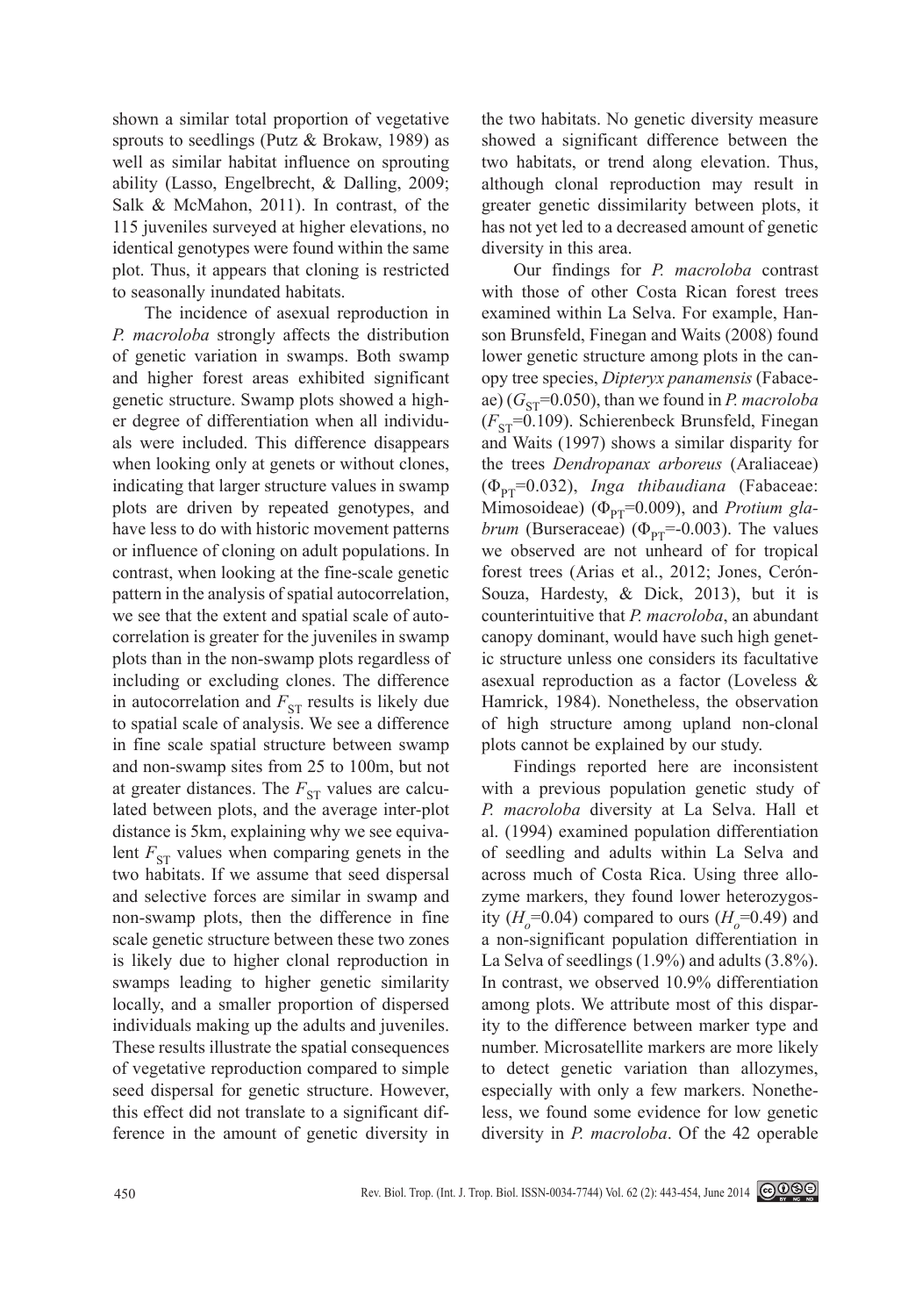loci that we screened for microsatellite development, only 14% showed evidence of polymorphism. A quick survey of the most recent published articles using this same methodology for microsatellite development in plants shows on average 50% of loci tested were polymorphic, with a range of 38-72% (Fatemi, Haddadchi, & Gross, 2012; Nakahama et al., 2012; Sawicki et al., 2012; Sherman, Stanley, Keough, Gardner, & Macreadie, 2012)*.* Our low number of polymorphic alleles could be due to differences in geographic range of these studies as well as life history characteristics of the plants involved. However, within the loci that we developed, we also see a low level of average allelic diversity  $(N_a=2.47, N_e=1.98)$ , which also indicates lower overall diversity of *P. macroloba*. While the Hall et al. (1994) findings underestimated genetic structure, their evidence of low genetic diversity is supported by our findings.

The potential for vegetative reproduction in *Pentaclethra macroloba* does not singularly explain the spatial genetic pattern we observed or this species' dominance at La Selva. First, asexual reproduction was not dominant, with only 33% of juveniles in swamps and none outside having been produced clonally. Second, significant structure values were seen between juvenile plots in the non-swamp uplands where we saw no incidence of clonal reproduction. Third, there was no significant difference in inbreeding or genetic diversity values between the two habitats or across elevations. Low  $F_{IS}$ values, as we observed, are generally expected in a facultatively asexual species with outcrossing due to fixation of heterozygotes (Navascues, Stoeckel, & Mariette, 2010; Stoeckel et al., 2006). If asexual contribution to the adult populations was significant, we would expect to see a reduced amount of variation centered in the swamp, where rare variant alleles would be lost through an overabundance of identical genotypes. This low diversity in the swamps is not what we observed.

In conclusion, our findings indicate that clonal reproduction in *P. macroloba* has increased genetic differentiation in populations

at La Selva. However, sexual reproduction is still the dominant means of reproduction, even in swamp environments. Therefore, some other factors, such as low seed dispersal or demographic history, might account for these paradoxical patterns of genetic diversity in *P. macroloba* at La Selva.

### ACKNOWLEDGMENTS

This study was funded by NSF OISE-0854524 to HEB; by funding administered by Occidental College (Howard Hughes Medical Institute to HZ; ASP to HZ and ID), and by the Occidental College Biology Department (Hayes Fund). We thank the staffs of the Organization for Tropical Studies La Selva Biological Station (especially O. Vargas) and the Reserva Biológica Bijagual for intellectual and logistical support. Conversations with D.B. Clark, P. Foster, G.L. Hartshorn, J. Hamrick, G. B. North, and C. Prager were particularly helpful in generating the framework and sampling design. We thank J. Pollinger and B. Faircloth for guidance during molecular marker development, S. Nigenda Morales and A. Garmendia for abstract translation, and P. Thompson, S. Steele, and two anonymous reviewers whose comments greatly improved the manuscript.

#### RESUMEN

**Efecto de la reproducción clonal en la estructura genética de** *Pentaclethra macroloba* **(Fabaceae: Mimosoideae).** La existencia de bosques monodominantes sobre suelos bien drenados en regiones tropicales ha sido ampliamente reportada. Investigaciones recientes han sugerido que tales bosques son probablemente resultado de una combinación de factores ecológicos y evolutivos. Bajo condiciones de alta mortalidad de semillas y plántulas, la reproducción vegetativa podría crear una ventaja reproductiva llevando a la dominancia del bosque, pero también podría afectar profundamente la distribución de la variación genética en especies clonales. Investigamos estos efectos en un sitio de bosque con baja diversidad de especies en el Noreste de Costa Rica que es ampliamente dominado por la especie *Pentaclethra macroloba*, la cual retoña de la masa de raíces de árboles caídos y de troncos partidos. Examinamos la estructura poblacional de individuos juveniles de *P. macroloba* creciendo en diferentes tipos de suelo y a través de un gradiente de altitud.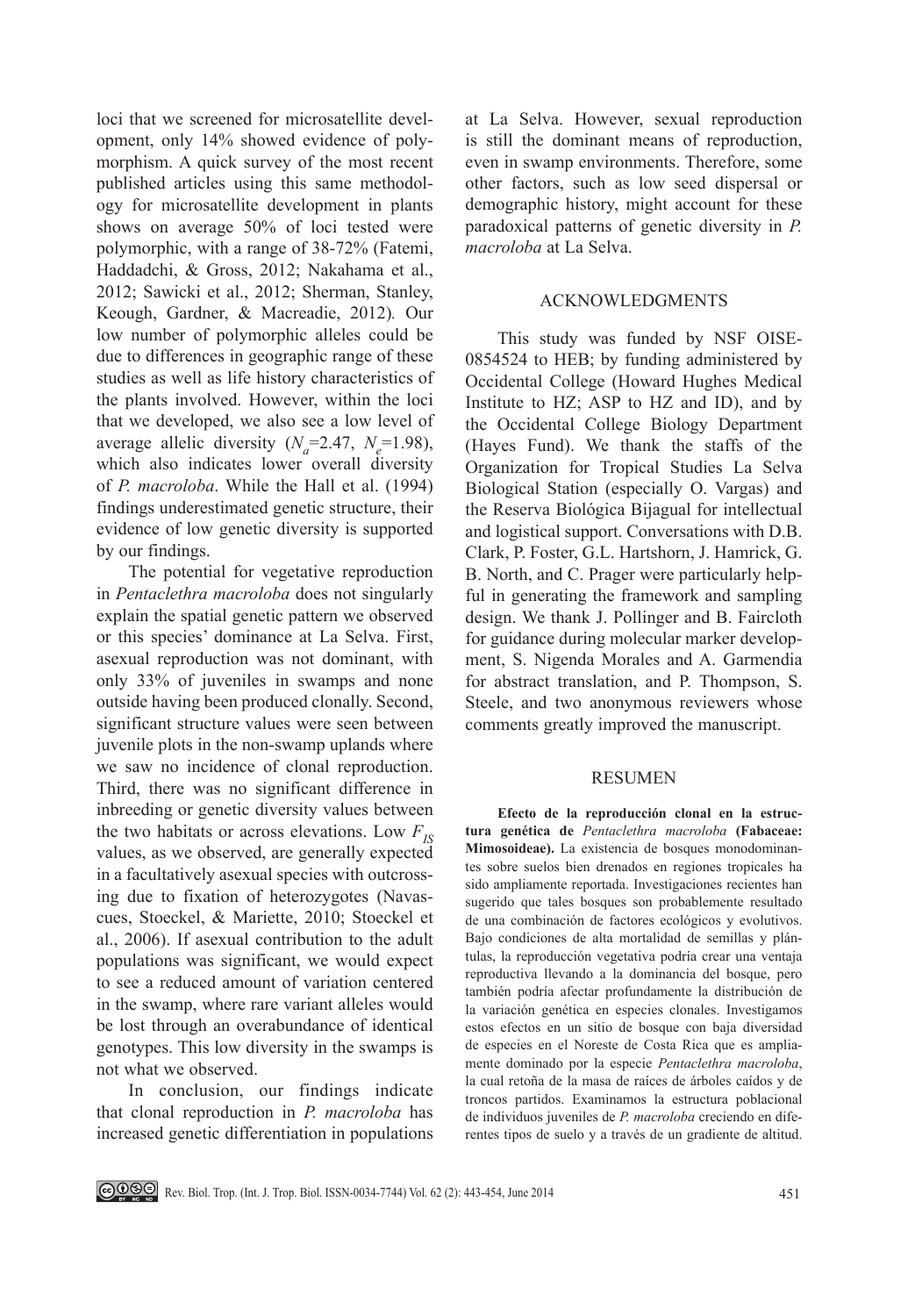Utilizamos siete marcadores moleculares, genotipamos 173 *Pentaclethra macroloba* de 18 parcelas (seis en ciénagas y 12 en ambientes no cenagosos) ubicados en un gradiente de elevación entre 50-300m en las reservas adyacentes: Reserva Biológica Bijagual y Estación Biológica La Selva, en el centro de Costa Rica. Abordamos dos preguntas específicas: (1) ¿Qué tan extensa es la reproducción clonal? y (2) ¿Cuál es la distribución de diversidad y estructura genética? Encontramos que la reproducción clonal ocurrió exclusivamente dentro de áreas cenagosas inundadas. La estructura genética fue significativa en todas las parcelas  $(F_{ST}=0.109)$ . Observamos una estructura genética más alta entre poblaciones juveniles dentro de las ciénagas  $(F_{ST}=0.128)$  comparada con poblaciones no cenagosas en parcelas a mayor altura ( $F_{ST}$ =0.093), con mayor autocorrelación espacial en sitios no cenagosos en el intervalo entre 25 y 100m. La presencia de reproducción clonal no afectó significativamente las medidas de diversidad entre las dos áreas, que fueron generalmente bajas comparadas con otras especies de bosque tropical. El alto grado de estructura genética en general es novedoso para un árbol de bosque tropical. La incidencia de reproducción clonal es un factor que contribuye en la diferenciación genética, pero la alta estructura en parcelas sin reproducción clonal indica que otros factores están contribuyendo también.

**Palabras clave:** Costa Rica; diversidad genética; Estación Biológica La Selva; Reserva Ecológica Bijagual; germinación; bosque tropical.

## REFERENCES

- Arias, D. M., Albarrán-Lara, A. L., González-Rodríguez, A., Peñaloza-Ramírez, J., Dorado, O., & Leyva, E. (2012). Genetic diversity and structure of wild populations of the tropical dry forest tree *Jacaratia mexicana* (Brassicales: Caricaceae) at a local scale in Mexico. *Revista de Biología Tropical*, *60*(1), 1-10.
- Beard, J. S. (1946). The Mora Forests of Trinidad, British West-Indies. *Journal of Ecology*, *33*(2), 173-192.
- Boutin-Ganache, I., Raposo, M., Raymond, M., & Deschepper, C. F. (2001). M13-tailed primers improve the readability and usability of microsatellite analyses performed with two different allele-sizing methods. *Biotechniques*, *31*(1), 24-28.
- Clark, D. B., & Clark, D. A. (2000). Landscape-scale variation in forest structure and biomass in a tropical rain forest. *Forest Ecology and Management*, *137*(1- 3), 185-198.
- Clark, D. B, Olivas, P. C., Oberbauer, S. F., Clark, D. A, & Ryan, M. G. (2008). First direct landscape-scale measurement of tropical rain forest Leaf Area Index, a key driver of global primary productivity. *Ecology Letters*, *11*(2), 163-172.
- Clark, D. B., & Clark, D. A. (2006). Tree growth, mortaity, physical condition, and microsite in an old-growth lowland tropical rain forest. *Ecology*, *87*(8), 2132.
- Connell, J., & Lowman, M. (1989). Low-diversity tropical rain forests: some possible mechanisms for their existence. *The American Naturalist*, *134*(1), 88-119.
- Cullings, K. W. (1992). Design and testing of a plantspecific PCR primer for ecological and evolutionary studies. *Molecular Ecology*, *1*(4), 233-240.
- Doyle, J. J., & Doyle, J. L. (1987). A rapid DNA isolation procedure for small quantities of fresh leaf tissue. *Phytochemical Bulletin*, *19*, 11-15.
- Faircloth, B. C. (2008). MSATCOMMANDER: detection of microsatellite repeat arrays and automated, locusspecific primer design. *Molecular Ecology Resources*, *8*(1), 92-94.
- Fatemi, M., Haddadchi, A., & Gross, C. L. (2012). The discovery of microsatellite markers for *Hardenbergia violacea* (Fabaceae), using next-generation sequencing. *Conservation Genetics Resources*, *4*(4), 1063-1065.
- Flores, E. M. (2004). *Pentaclethra macroloba*. *Academia Nacional de Ciencies de Costa Rica*.
- Guariguata, M. R., Adame, J. J. R., & Finegan, B. (2000). Seed removal and fate in two selectively logged lowland forests with constrasting protection levels. *Conservation Biology*, *14*(4), 1046-1054.
- Hall, P., Chase, M. R., & Bawa, K. S. (1994). Low geneticvariation but high population differentiation in a common tropical forest tree species. *Conservation Biology*, *8*(2), 471-482.
- Hanson, T. R., Brunsfeld, S. J., Finegan, B., & Waits, L. P. (2008). Pollen dispersal and genetic structure of the tropical tree *Dipteryx panamensis* in a fragmented Costa Rican landscape. *Molecular Ecology*, *17*(8), 2060-2073.
- Hart, T. B. (1990). Monospecific dominance in tropical rain forests. *Trends in Ecology & Evolution*, *5*(1), 6-11.
- Hartshorn, G. S. (1972). *The ecological life history and population dynamics of Pentaclethra macroloba, a wet forest dominant, and Stryphnodendron excelsum, and occasional associate*. University of Washington.
- Hartshorn, G. S. (1975). A matrix model of tree population dynamics. In F. B. Golley & E. Medina (Eds.), *Tropical ecological systems* (pp. 41-51). New York: Springer-Verlag.
- Hartshorn, G. S., & Hammel, B. E. (1994). Vegetation types and floristic patterns. In *La Selva: Ecology and natural history of a neotropical rain forest* (pp. 73-89). Chicago, Illinois: University of Chicago Press.

452 Rev. Biol. Trop. (Int. J. Trop. Biol. ISSN-0034-7744) Vol. 62 (2): 443-454, June 2014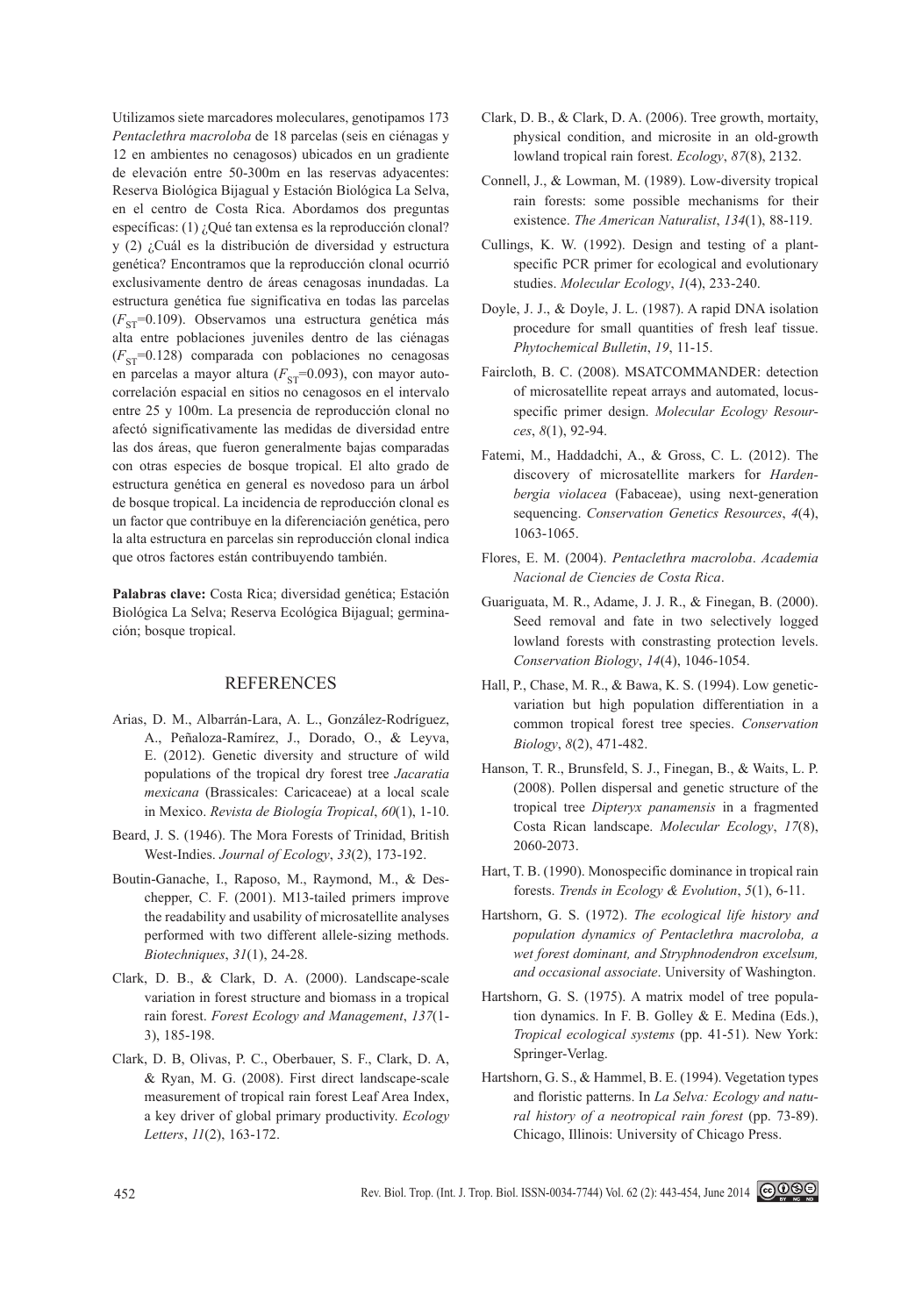- Janos, D. (1980). Vesicular-arbuscular mycorrhizae affect lowland tropical rain forest plant growth. *Ecology*, *61*(1), 151-162.
- Jones, F. A., Cerón-Souza, I., Hardesty, B. D., & Dick, C. W. (2013). Genetic evidence of Quaternary demographic changes in four rain forest tree species sampled across the Isthmus of Panama. *Journal of Biogeography*, *40*(4), 720-731. doi:10.1111/jbi.12037
- Lasso, E., Engelbrecht, B. M. J., & Dalling, J. W. (2009). When sex is not enough: ecological correlates of resprouting capacity in congeneric tropical forest shrubs. *Oecologia*, *161*(1), 43-56.
- Li, J. T., Yang, J., Chen, D. C., Zhang, X. L., & Tang, Z. S. (2007). An optimized mini-preparation method to obtain high-quality genomic DNA from mature leaves of sunflower. *Genetics and Molecular Research*, *6*(4), 1064-1071.
- Lieberman, D., Lieberman, M., Peralta, R., & Hartshorn, G. (1996). Tropical forest structure and composition on a large-scale altitudinal gradient in Costa Rica. *Journal of Ecology*, *84*(2), 137-152.
- Loehle, C. (1987). Partitioning of reproductive effort in clonal plants: a benefit-cost model. *Oikos*, *49*, 199-208.
- Loveless, M. D., & Hamrick, J. L. (1984). Ecological determinants of genetic-structure in plant-populations. *Annual Review of Ecology and Systematics*, *15*, 65-95.
- McDade, L. A., & Hartshorn, G. S. (1994). La Selva biological station. In L.A. McDade, K. S. Bawa, H. A. Hespenheide, & G. S. Hartshorn (Eds.), *La Selva: ecology and natural history of a neotropical rain forest* (pp. 6-14). Chicago, Illinois: University of Chicago Press.
- McKenna, D. D., & McKenna, K. M. (2006). Sesiid moths reduce germination, seedling growth, and survivorship in *Pentaclethra macroloba* (Mimosoideae), a locally dominant lowland neotropical tree. *Biotropica*, *38*(4), 508-513.
- Nakahama, N., Kaneko, S., Hayano, A., Isagi, Y., Inoue-Murayama, M., & Tominaga, T. (2012). Development of microsatellite markers for the endangered grassland species *Vincetoxicum pycnostelma* (Apocynaceae) by using next-generation sequencing technology. *Conservation Genetics Resources*, *4*(3), 669-671.
- Navascues, M., Stoeckel, S., & Mariette, S. (2010). Genetic diversity and fitness in small populations of partially asexual, self-incompatible plants. *Heredity*, *104*(5), 482-492.
- Oberbauer, S., & Strain, B. (1985). Effects of light regime on the growth and physiology of *Pentaclethra macroloba* (Mimosaceae) in Costa Rica. *Journal of Tropical Ecology*, *1*(4), 303-320.
- Oberbauer, S., & Strain, B. (1986). Effects of canopy position and irradiance on the leaf physiology and morphology of *Pentaclethra macroloba* (Mimosaceae). *American Journal of Botany*, *73*(3), 409-416.
- Oberbauer, S., Strain, B., & Riechers, G. (1987). Field water relations of a wet-tropical forest tree species, *Pentaclethra macroloba* (Mimosaceae). *Oecologia*, *71*, 369-374.
- Peakall, R., & Smouse, P. E. (2006). GENALEX 6: genetic analysis in Excel. Population genetic software for teaching and research. *Molecular Ecology Notes*, *6*(1), 288-295.
- Peh, K. S. H., Lewis, S. L., & Lloyd, J. (2011). Mechanisms of monodominance in diverse tropical tree-dominated systems. *Journal of Ecology*, *99*(4), 891-898.
- Perry, D. R. (1983). *Access methods, observations, pollination biology, bee foraging behavior, and bee community structure within a neotropical wet forest canopy*. Los Angeles: University of California,
- Putz, F., & Brokaw, N. (1989). Sprouting of broken trees on Barro Colorado Island, Panama. *Ecology*, *70*(2), 508-512.
- Raymond, M., & Rousset, F. (1995). Genepop (Version-1.2): population-genetics software for exact tests and ecumenicism. *Journal of Heredity*, *86*(3), 248-249.
- Richards, P. W. (1952). *The tropical rain forest, an ecological study*. Cambridge University Press, Cambridge.
- Russell, A. E., Raich, J. W., Arrieta, R. B., Valverde-Barrantes, O., & González, E. (2010). Impacts of individual tree species on carbon dynamics in a moist tropical forest environment. *Ecological Applications*, *20*(4), 1087-1100.
- Salk, C. F., & McMahon, S. M. (2011). Ecological and environmental factors constrain sprouting ability in tropical trees. *Oecologia*, *166*(2), 485-492.
- Sawicki, J., Kwasniewski, M., Szczecinska, M., Chwialkowska, K., Milewicz, M., & Plasek, V. (2012). Isolation and Characterization of Simple Sequence Repeats (SSR) Markers from the Moss Genus Orthotrichum Using a Small Throughput Pyrosequencing Machine. *International Journal of Molecular Sciences*, *13*(6), 7586-7593.
- Schierenbeck, K. A., Brunsfeld, S. J., Finegan, B., & Waits, L. M. (1997). Population structure and genetic diversity in four tropical tree species in Costa Rica. *Molecular Ecology*, *6*(2), 137-144.
- Sherman, C. D. H., Stanley, A. M., Keough, M. J., Gardner, M. G., & Macreadie, P. I. (2012). Development of twenty-three novel microsatellite markers for the seagrass, Zostera muelleri from Australia. *Conservation Genetics Resources*, *4*(3), 689-693.

**COOSO** Rev. Biol. Trop. (Int. J. Trop. Biol. ISSN-0034-7744) Vol. 62 (2): 443-454, June 2014 453